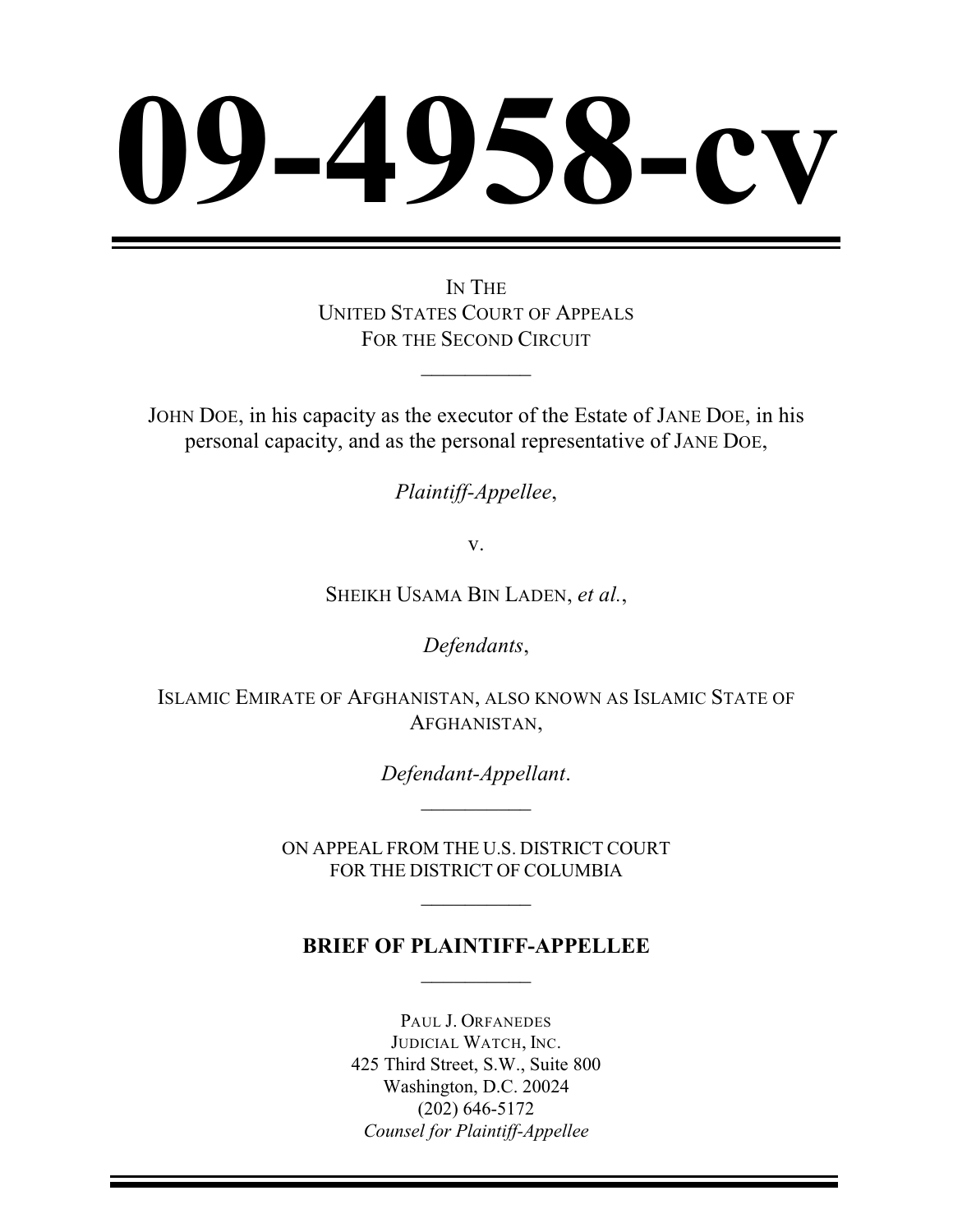# **TABLE OF CONTENTS**

| I. |           | The District Court Correctly Applied the Non-Commercial Tort                                             |  |
|----|-----------|----------------------------------------------------------------------------------------------------------|--|
|    | A.        | Afghanistan's Reliance on This Court's Decision in<br>Another Case Arising From the September 11 Attacks |  |
|    | <b>B.</b> | An Ordinary Tort Claim Against a Foreign Sovereign<br>Is Entirely Proper Under the Plain Language of     |  |
|    |           |                                                                                                          |  |
|    |           | CERTIFICATE OF COMPLIANCE WITH F.R.A.P. 32(a)(7)(A)                                                      |  |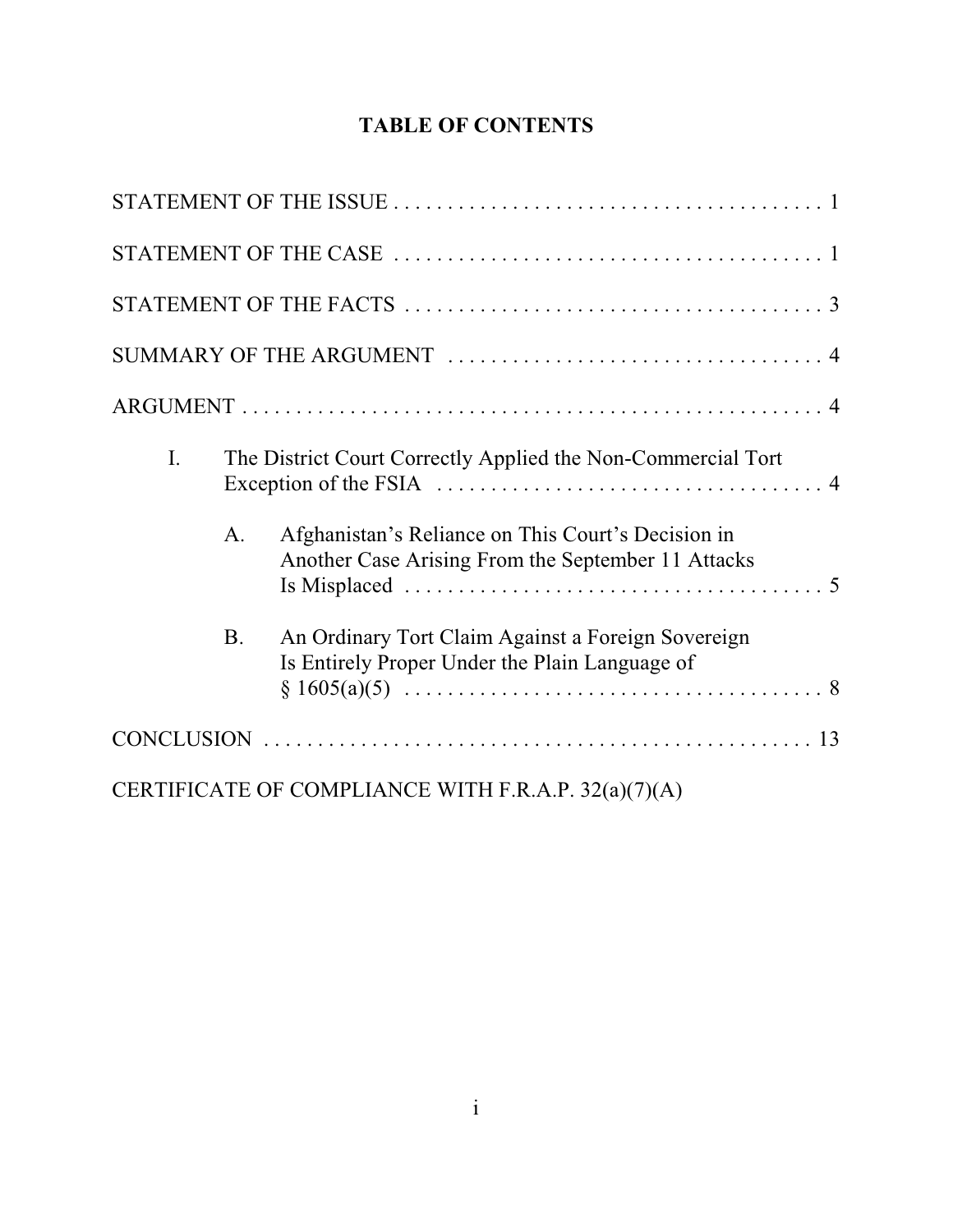# **TABLE OF AUTHORITIES**

# **Cases:**

| Flatow v. Islamic Republic of Iran, 999 F. Supp. 1 (D. D.C. 1998) $\dots \dots \dots 11$                                    |
|-----------------------------------------------------------------------------------------------------------------------------|
|                                                                                                                             |
|                                                                                                                             |
| Persinger v. Islamic Republic of Iran, 729 F.2d 835 (D.C. Cir. 1984)  9                                                     |
| Price v. Libyan Arab Jamahiriya, 294 F.3d 82 (D.C. Cir. 2002) 12                                                            |
|                                                                                                                             |
|                                                                                                                             |
| In Re Terrorist Attacks on Sept. 11, 2001, 538 F.3d 71 (2d Cir. 2008),<br>abrogated on other grounds by Samantar v. Yousuf, |
| In re Terrorist Attacks on September 11, 2001,                                                                              |
| <b>Statutes:</b>                                                                                                            |
|                                                                                                                             |
|                                                                                                                             |
|                                                                                                                             |
| <b>Miscellaneous:</b>                                                                                                       |
|                                                                                                                             |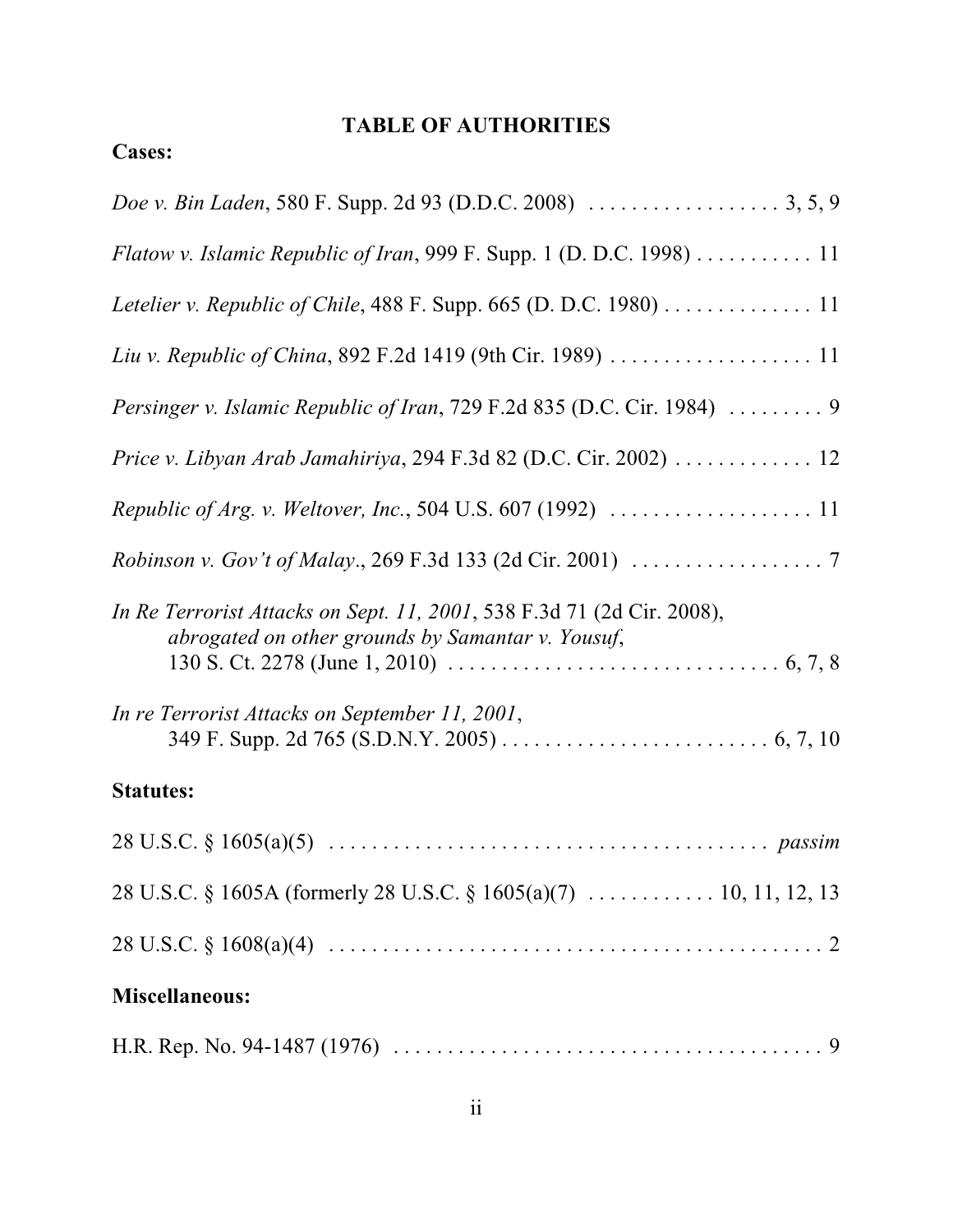#### **STATEMENT OF THE ISSUE**

Whether the district court correctly applied the noncommercial tort exception of the Foreign Sovereign Immunities Act, 28 U.S.C. § 1605(a)(5), to Plaintiff-Appellee' s civil conspiracy and wrongful death claims Defendant-Appellant.

#### **STATEMENT OF THE CASE**

Plaintiff-Appellee John Doe ("Plaintiff") initiated this action on December 4, 2001 in the U.S. District Court for the District of Columbia. The case arises from the September 11, 2001 terrorist attacks, in which Plaintiff's wife was killed. Plaintiff brought claims against Defendant-Appellant Islamic Emirate of Afghanistan ("Afghanistan") and other defendants for conspiracy and wrongful death under the noncommercial tort exception of the Foreign Sovereign Immunities Act ("FSIA"). 28 U.S.C. § 1605(a)(5). Plaintiff served process upon Afghanistan through diplomatic channels as permitted by 28 U.S.C. § 1608(a)(4) and, when Afghanistan failed to timely answer, a default was entered by the clerk on January 29, 2003. Afghanistan eventually entered an appearance on February 27, 2004 and moved to vacate the default and dismiss the complaint. On September 11, 2007, Plaintiff filed a motion for default judgment against Afghanistan and other defendants.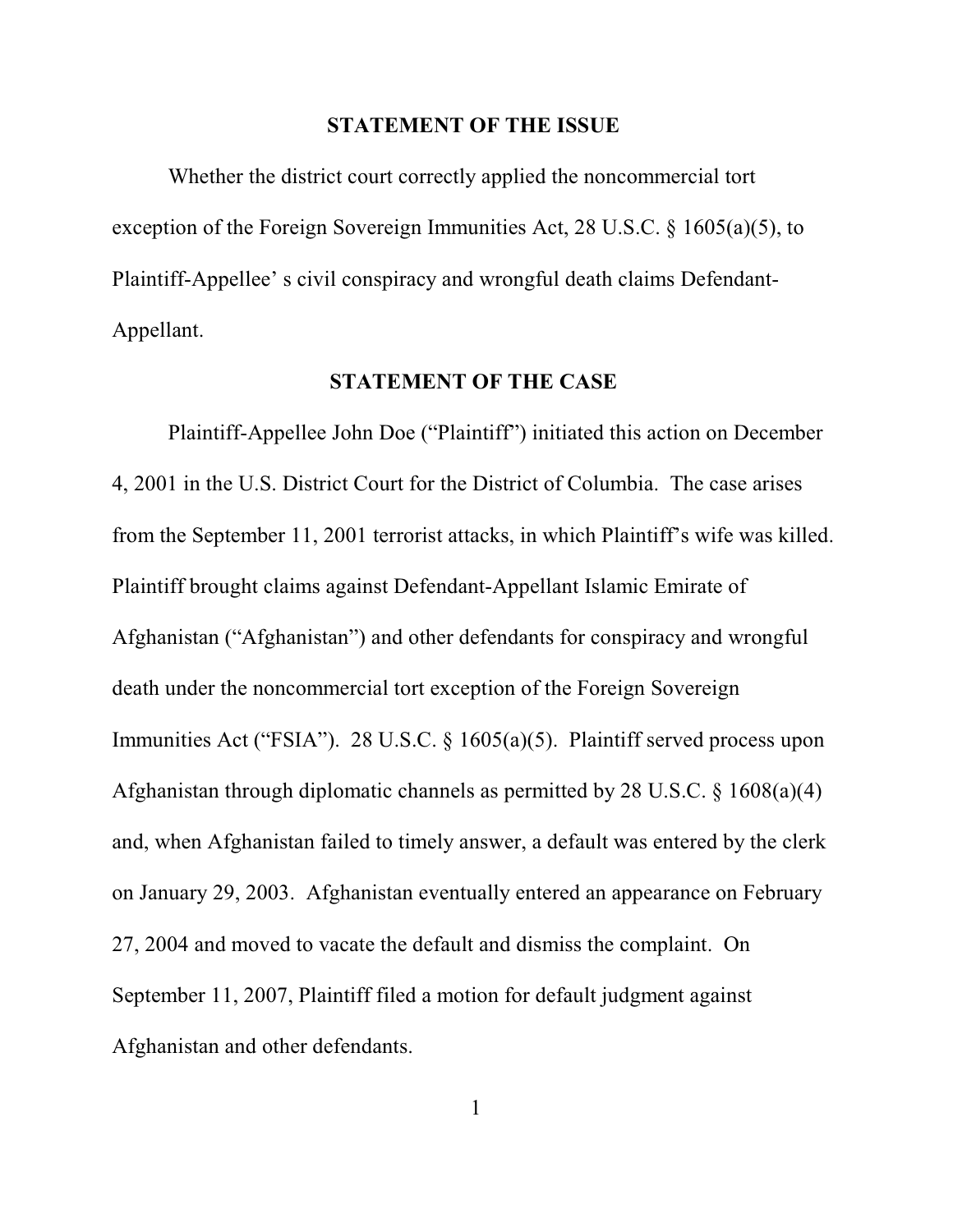On September 30, 2008, the District Court denied without prejudice Afghanistan's motion to dismiss the case for lack of subject matter jurisdiction. (A-50); *Doe v. Bin Laden*, 580 F. Supp. 2d 93 (D.D.C. 2008). The Court noted that the noncommercial tort exception applied to "all tort actions for money damages" and "seems facially to apply to Doe's factual allegations." *Id.* at 97. The District Court noted that if Plaintiff was precluded from bringing a claim under  $\S$  1605(a)(5), then no U.S. citizen would be able to assert "tort claims against any foreign state arising from acts of terrorism other than the handful designated as state sponsors of terrorism." *Id.* The Court observed that such an interpretation would be "peculiar" and lead to an "absurd" result Congress could not have intended. *Id.* The District Court then concluded that the noncommercial tort exception of the FSIA applied to Plaintiff's tort claims against Afghanistan. *Id.* at 99.

Subsequently, Afghanistan filed a notice of appeal with the U.S. Court of Appeals for the District of Columbia ("D.C. Circuit") regarding the September 30, 2008 order of the District Court and its finding relating to the noncommercial tort exception of the FSIA. Plaintiff moved to dismiss the appeal as premature, asserting that the collateral order doctrine does not permit an interlocutory appeal until jurisdiction is determined by the district court.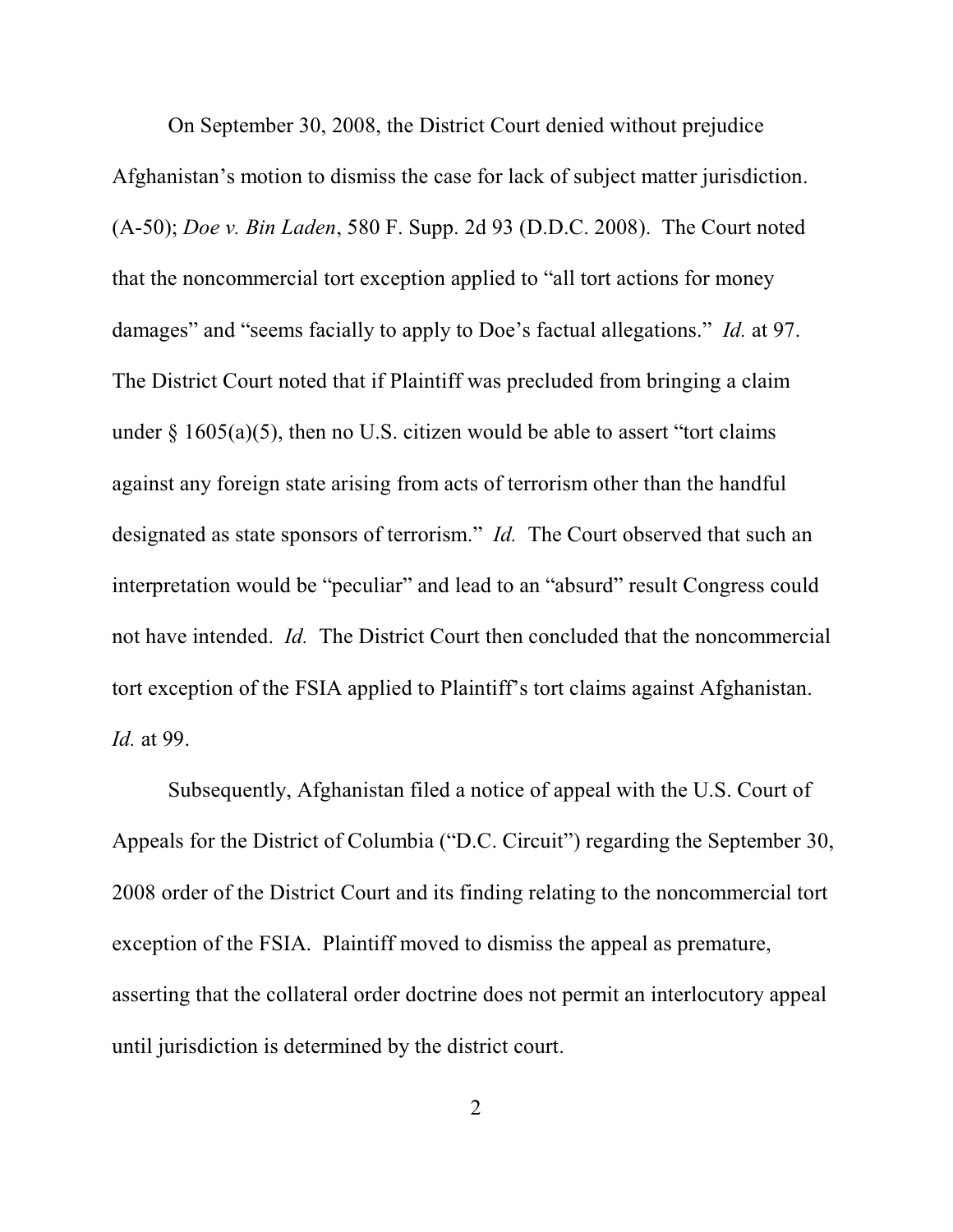On November 29, 2009, the D.C. Circuit transferred the case to this Court, without having ruled on Plaintiff's motion to dismiss the appeal. (A.70-71.) On April 29, 2010, this Court denied the motion to dismiss the appeal, ruling that the collateral order doctrine affords appellate jurisdiction.

#### **STATEMENT OF THE FACTS**

Consistent with the findings of countless investigations and authoritative reports, Plaintiff's Complaint asserts a civil conspiracy and wrongful death tort claims against Afghanistan because of its role in the terrorist attacks of September 11, 2001. Afghanistan argues it is entitled to immunity from Plaintiff's tort claims pursuant to the FSIA. Plaintiff alleges that the noncommercial tort exception of the FSIA defeats any claim of immunity.

The noncommercial tort exception provides that a foreign state shall not be immune from the jurisdiction of courts of the United States in any case

not otherwise encompassed in paragraph (2) above in which money damages are sought against a foreign state for personal injury or death . . . occurring in the United States and caused by the tortious act or omission of that foreign state or of any official on or employee of that foreign state while acting within the scope of his office or employment; except

(**A**) any claim based upon the exercise or performance or the failure to exercise or perform a discretionary function regardless of whether the discretion be abused, or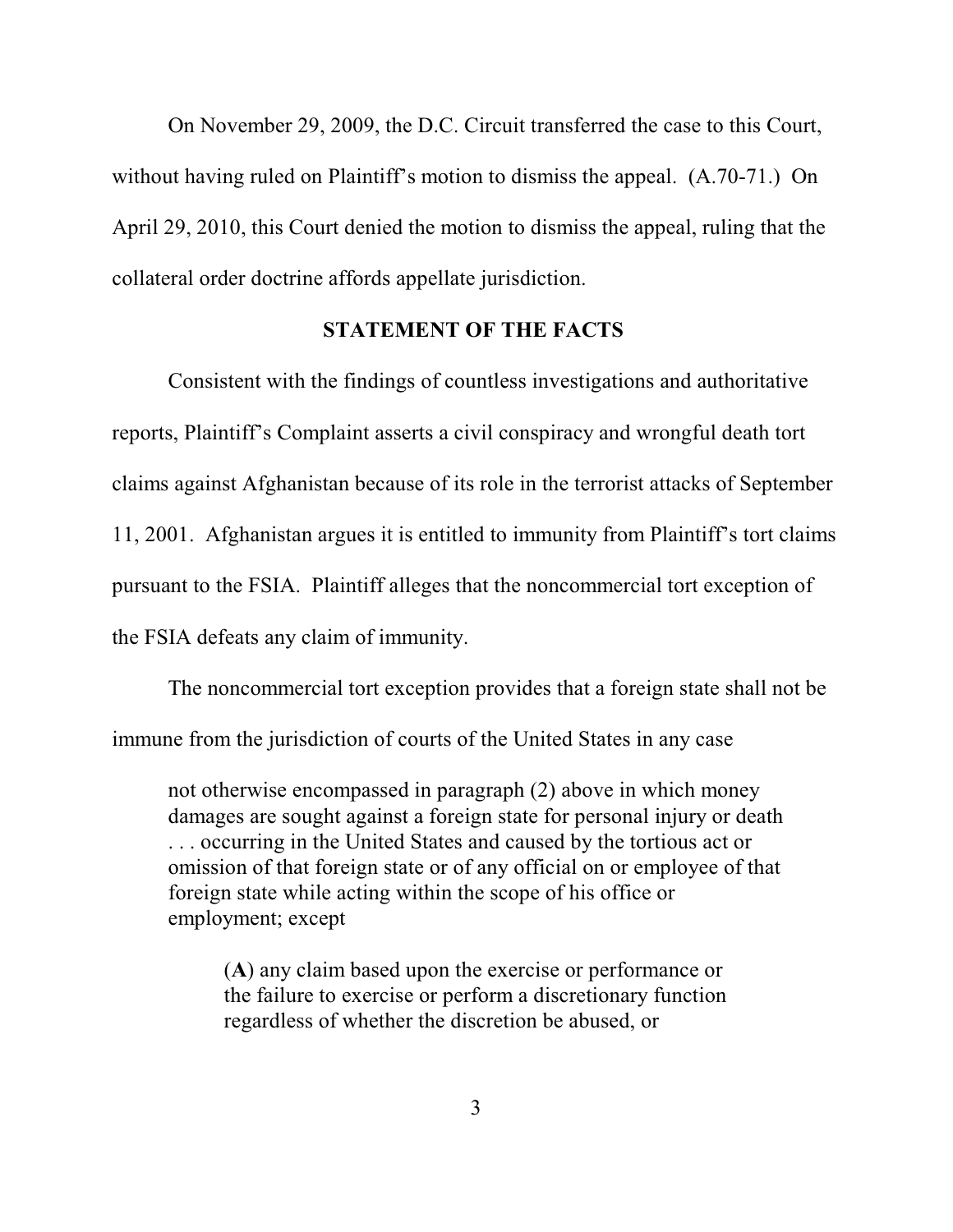(**B**) any claim arising out of malicious prosecution, abuse of process, libel, slander, misrepresentation, deceit, or interference with contractual rights.

28 U.S.C. § 1605(a)(5).

#### **SUMMARY OF THE ARGUMENT**

The District Court correctly held that Plaintiff's ordinary tort claims arising from the September 11, 2001 attacks can proceed against Afghanistan under the noncommercial tort exception of the FSIA. This Court's decision in a prior case, which concerned a very different set of legal claims, is not determinative of the issue before this Court.

#### **ARGUMENT**

# **I. The District Court Correctly Applied the Noncommercial Tort Exception of the FSIA.**

The District Court properly ruled that Afghanistan may not be entitled to immunity from Plaintiff's tort claims under the "noncommercial tort exception" to the FSIA, 28 U.S.C. § 1605(a)(5). *Doe*, 580 F. Supp. 2d at 99. That exception authorizes claims seeking "money damages . . . for personal injury or death . . . occurring in the United States and caused by the tortious act or omission of [a] foreign state[.]" *Id.* As the District Court recognized, the plain language of this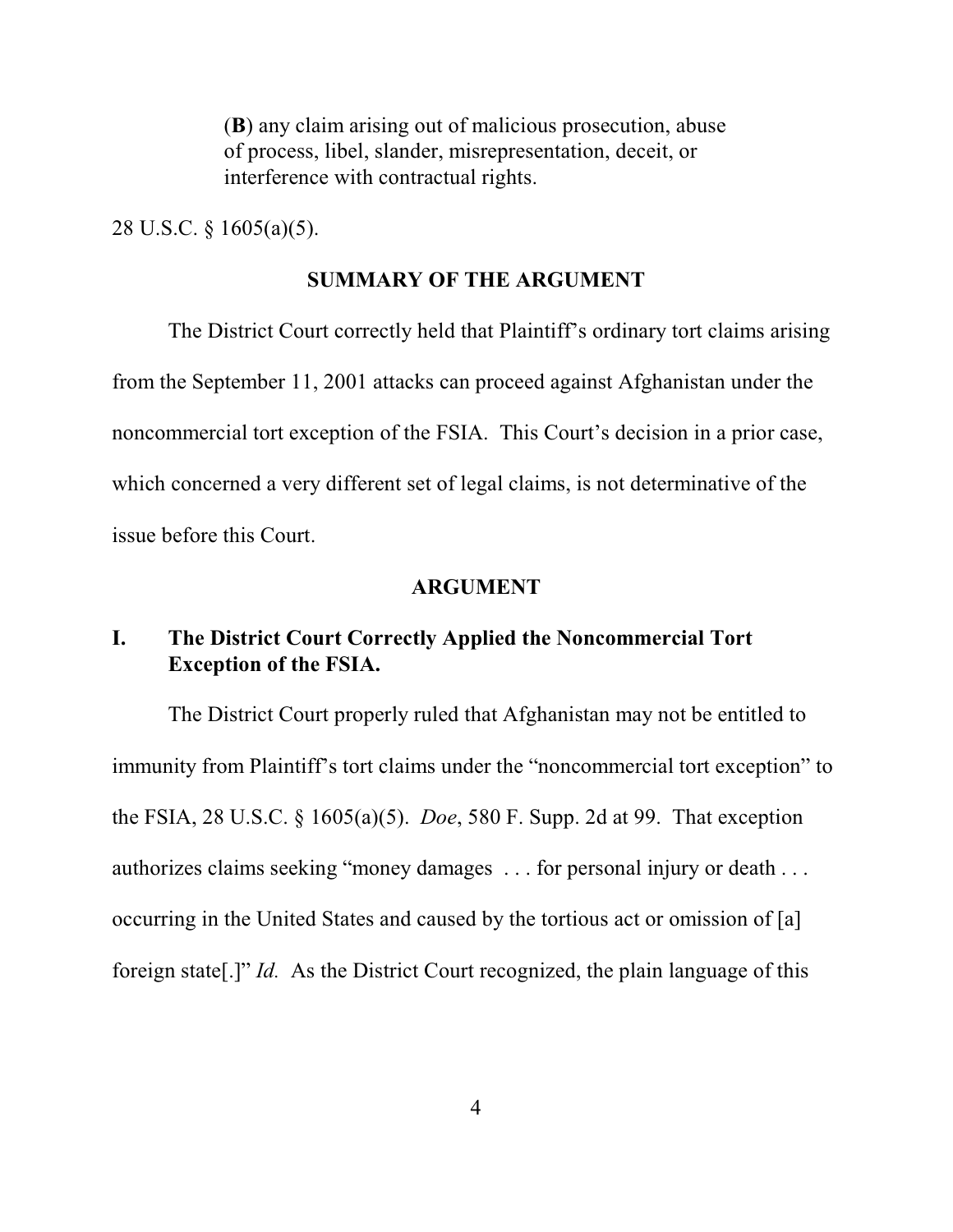provision, and Plaintiff's Complaint, demonstrates that Afghanistan's actions fall well within this exception.

### **A. Afghanistan's Reliance on This Court's Decision in Another Case Arising From the September 11 Attacks Is Misplaced.**

Afghanistan relies solely on this Court's decision in another case for its assertion that the District Court erred in its application of the noncommercial tort exception*.* Brief of Defendant-Appellant at 6; *see In Re Terrorist Attacks on Sept. 11, 2001*, 538 F.3d 71 (2d Cir. 2008), *abrogated on other grounds by Samantar v. Yousuf*, 130 S. Ct. 2278 (June 1, 2010) ("*In re Terrorist Attacks*"). The outcome of this case, however, is not controlled by the decision in *In Re Terrorists Attacks*.

The plaintiffs' claims in *In re Terrorist Attacks*, though also arising from the September 11 attacks, were distinctly different from the ordinary tort claims here. The allegations in *In re Terrorist Attacks* predominantly involved financial support by various defendants, including the Kingdom of Saudi Arabia and several Saudi princes, to certain Muslim charities, that, in turn, allegedly provided funding to al Qaeda. *See* 538 F.3d at 76. The district court characterized the plaintiffs' claims in *In re Terrorist Attacks* as arising "predominantly from misconduct of ostensible charities under the [sovereign defendant's] control." *In re Terrorist Attacks on September 11, 2001*, 349 F. Supp. 2d 765, 802-03 (S.D.N.Y. 2005) (*In*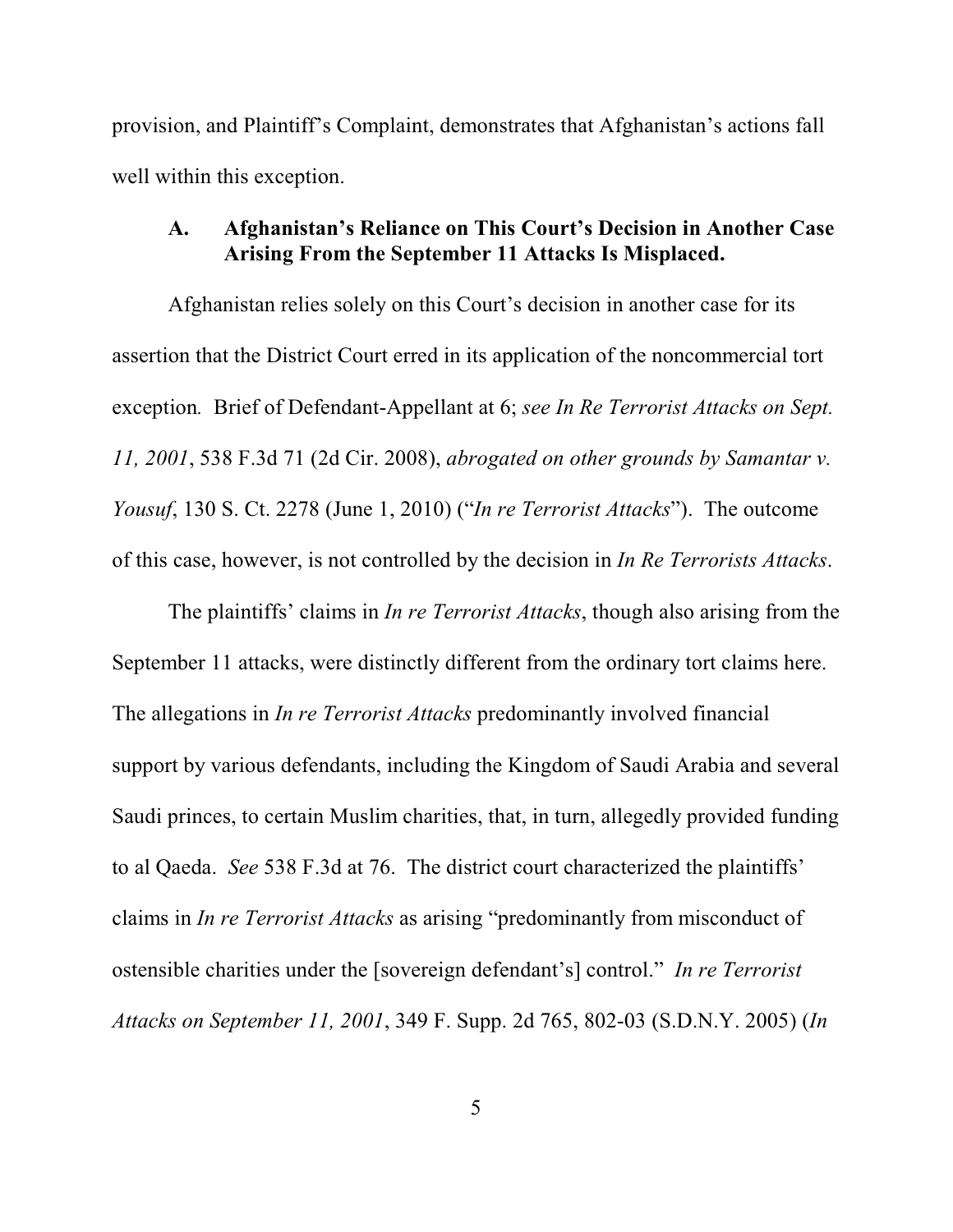*re Terrorist Attacks 1*)*.* The plaintiffs themselves characterized their allegations of financial support to various charities as essentially "money-laundering," which obviously constitutes criminal activity but is not a recognized tort. *Id.* at 793 ("The *Federal* Plaintiffs allege that the Kingdom of Saudi Arabia, Prince Sultan, and Prince Turki financed terrorism by contributing to or supporting charities known to support terrorist activities.")

These undefined nature of the plaintiff's claims in *In re Terrorist Attacks*, vague allegations of financial support/money laundering in support of terrorrelated activities – required the Court to analyze whether the plaintiffs' claims even constituted claims sounding in tort. The Court specifically stated that "[a]s to the exception for personal injury or death caused by a foreign sovereign's tortious act, [28 U.S.C.] § 1605(a)(5), ("Torts Exception"), *we decline to characterize plaintiff's claims–expressly predicated on a state-sponsored terrorist act–as sounding in tort*." 538 F.3d at 75 (emphasis added). From this finding that the plaintiffs' claims did not constitute torts, the Court then concluded that plaintiff's claims could only be brought under 28 U.S.C. § 1605A(1)(previously codified at 28 U.S.C. § 1605(a)(7). *Robinson v. Gov't of Malay*., 269 F.3d 133, 142 (2d Cir. 2001) (holding that the test for determining whether a claim falls within § 1605(a)(5) is whether the defendant's conduct is "tortious").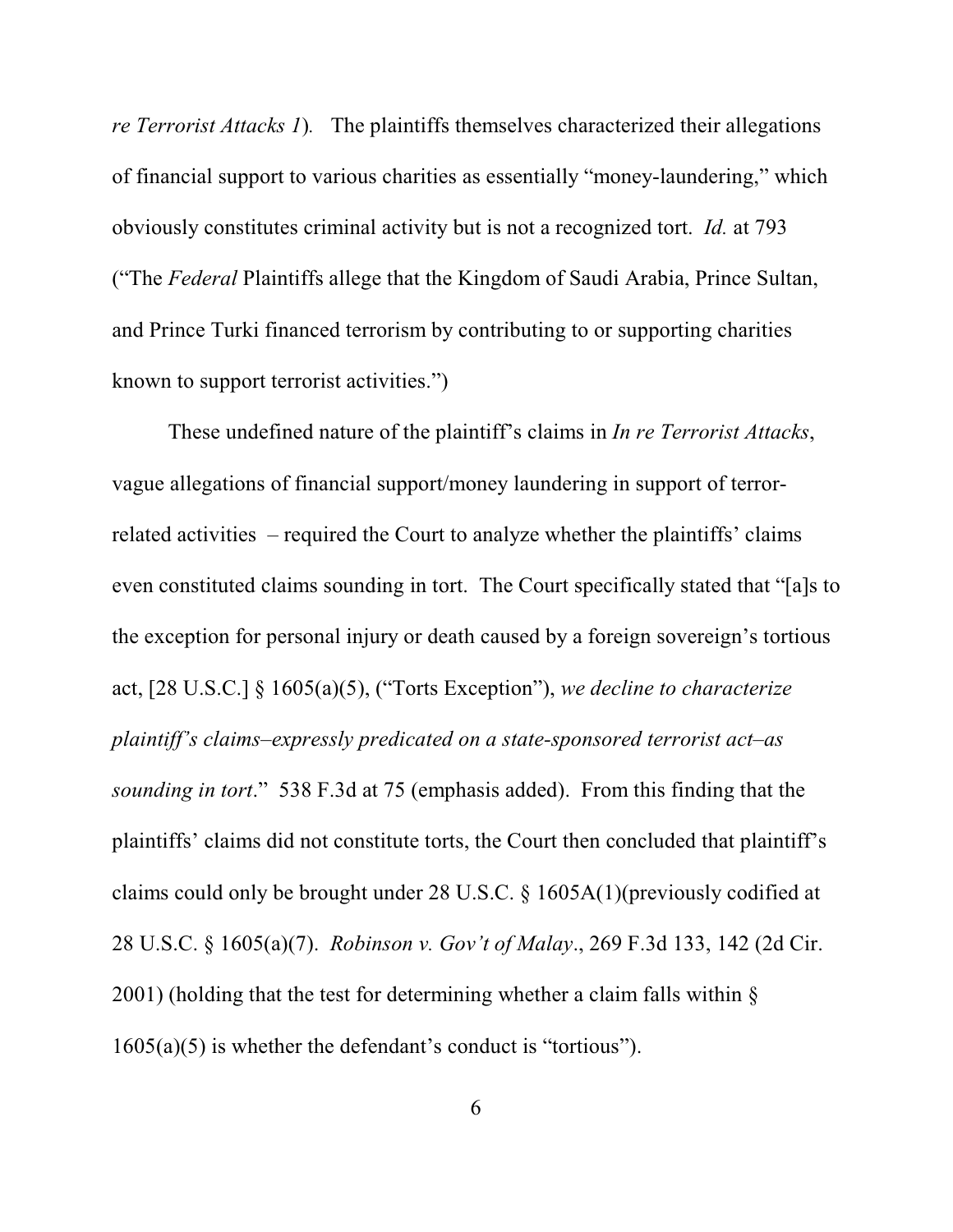In contrast, Plaintiff's claims against Afghanistan plainly sound in tort and cannot be characterized fairly as anything other than ordinary tort claims. Plaintiff asserts ordinary tort claims of civil conspiracy (Count V) and wrongful death (Count VI). (A-43–A-44.) In contrast to the plaintiffs' vague allegations of financial support to third parties, which the Court in *In re Terrorist Attacks* declined to even recognize as torts, the claims asserted by Plaintiff directly and undeniably are traditional tort claims. Plaintiff plainly alleges that Afghanistan conspired with the other defendants for their specific role in the September 11 attacks, by tacitly and/or expressly agreeing with Bin Laden and al Qaeda to commit tortious acts including assault and battery (Count I), false imprisonment (Count II), and intentional infliction of emotional distress (Count III). (A-40–A-44.) These traditional tort claims are far different than the undefined claims of financing/money laundering asserted in *In Re Terrorist Attacks*.

Because Plaintiff's claims here can only be characterized as ordinary tort claims, the claims fall squarely within the FSIA's noncommercial torts exception.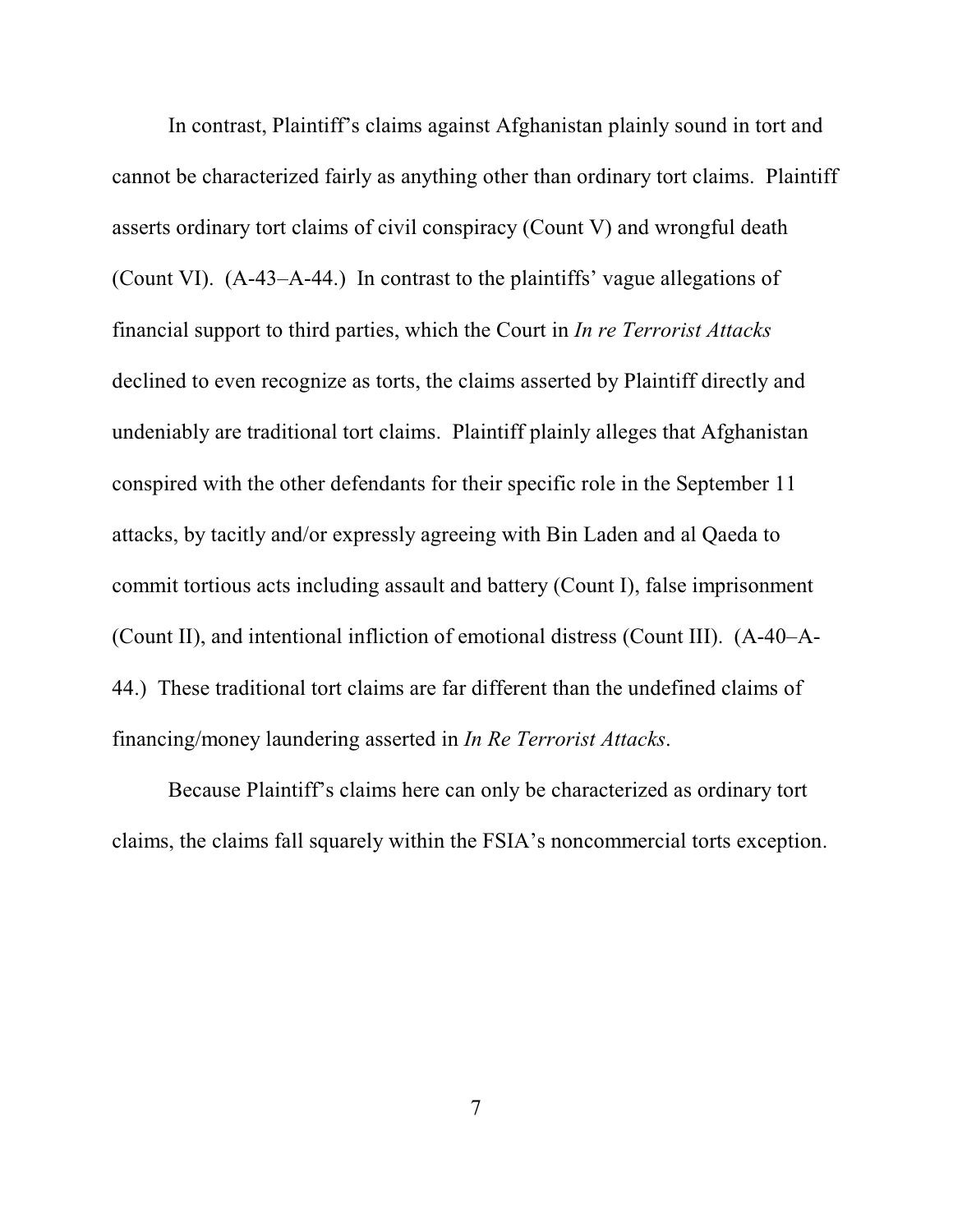# **B. An Ordinary Tort Claim Against a Foreign Sovereign Is Entirely Proper Under the Plain Language of § 1605(a)(5).**

Recognizing Plaintiff's claims as being ordinary tort claims asserted against a foreign sovereign, the District Court correctly held that Plaintiff could proceed under the noncommercial tort exception. As the District Court noted, "[s]ection 1605(a)(5) is cast in general terms pertaining to all tort actions for money damages and seems facially to apply to Doe's factual allegations." 580 F. Supp. 2d at 97 (*citing Persinger v. Islamic Republic of Iran*, 729 F.2d 835, 839-40 (D.C. Cir. 1984) (*citing therein* H.R. Rep. No. 94-1487, at 20-21 (1976)). The plain and unconstricted language of the statute provides compelling support for finding the noncommercial tort exception applicable to the Plaintiff's claims in this case.

In contrast, there is no textual support in the FSIA for Afghanistan's argument that  $\S$  1605(a)(7) provides the sole basis for obtaining subject matter jurisdiction over a foreign sovereign or any claims arising from terrorist attacks, and there exists in fact considerable evidence in the text of the FSIA to the contrary. To begin with, by its plain language, the noncommercial tort exception applies to all torts. *Robinson*, 269 F.3d at 142 ("If those activities could not render the [foreign sovereign] liable for a tort under New York law, then it remained immune under  $\S$  1606(a)(5)."). To the extent there are particular tort claims that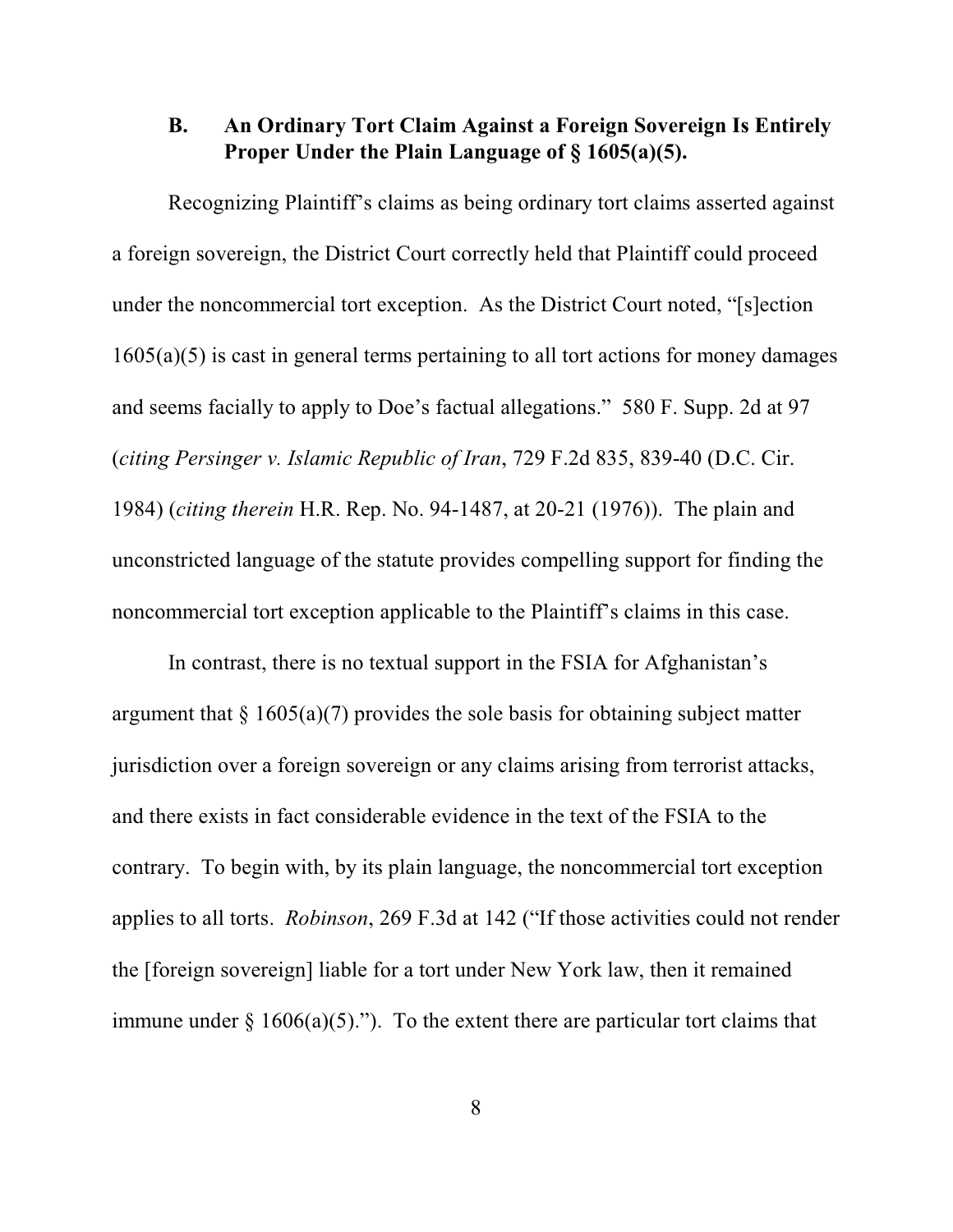Congress intended to exclude from the noncommercial tort exception, Congress identified them expressly in § 1605(a)(5)(B). *See* 28 U.S.C. § 1605(a)(5)(B) (exempting from the scope of the tortious act exception "any claim arising out of malicious prosecution, abuse of process, libel, slander, misrepresentation, deceit, or interference with contractual rights"). The omission of any reference to tort claims arising from terrorist incidents in  $\S$  1605(a)(5)(B) plainly indicates that Congress did not intend to exclude such claims under  $\S$  1605(a)(5)(A), under the canon of *expressio unius est exclusio alterius* (expressing one item excludes others).

Similarly, there is no indication that Congress intended the noncommercial tort exception and the "state sponsors of terror exception" to be mutually exclusive. Where Congress intended to limit the various exceptions of the FSIA, it included express language to that effect. In this regard, the noncommercial tort exception and "state-sponsored terror exception" are both expressly limited to cases "not otherwise encompassed" in the scope of the FSIA's commercial activity exception. 28 U.S.C.  $\S$ § 1605(a)(5), (a)(7). The fact that the noncommercial tort exception does not include any limitation for claims "not otherwise encompassed" in § 1605(a)(7) demonstrates that Congress did not intend these two exceptions –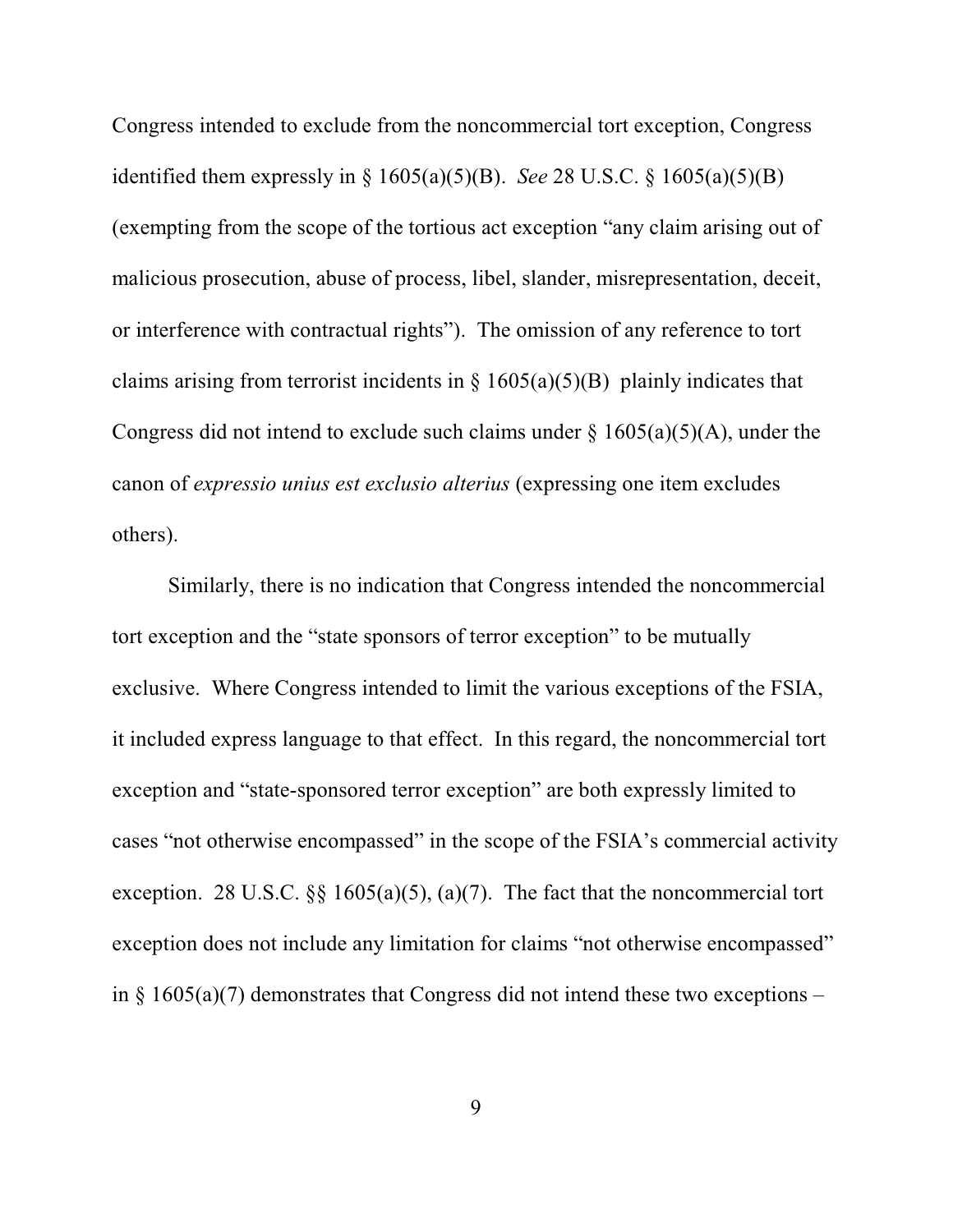§§ 1605(a)(5), (a)(7) – to be mutually exclusive. *See In re Terrorist Attacks 1*, 349 F. Supp. 2d at 796.

Because the FSIA includes no express language precluding consideration of claims for terrorist attacks under  $\S$  1605(a)(5), the canons of statutory construction also preclude the constricted interpretation advocate by Afghanistan. In this regard, it is important to note that the noncommercial tort exception predates the "state sponsored terror exception" by approximately 20 years. Thus, there can be no credible dispute that the noncommercial tort exception, as enacted by Congress in 1976, created a comprehensive structure for determining the availability of subject matter jurisdiction for all tort claims against foreign sovereigns, including tort claims arising from terrorism. *Republic of Arg. v. Weltover, Inc.*, 504 U.S. 607, 610 (1992) (the FSIA "establishes a comprehensive framework" for sovereign immunity determinations). Indeed, other courts interpreting the FSIA prior to the adoption of the state sponsor exception confirm that the noncommercial tort exception is not so limited. *See Liu v. Republic of China*, 892 F.2d 1419, 1425-31 (9th Cir. 1989) (finding subject matter jurisdiction under the tortious act exception for claim arising from extrajudicial killing); *Letelier v. Republic of Chile*, 488 F. Supp. 665, 674 (D. D.C. 1980) (same); *see also Flatow v. Islamic Republic of Iran*, 999 F. Supp. 1, 15 (D. D.C. 1998) ("28 U.S.C. §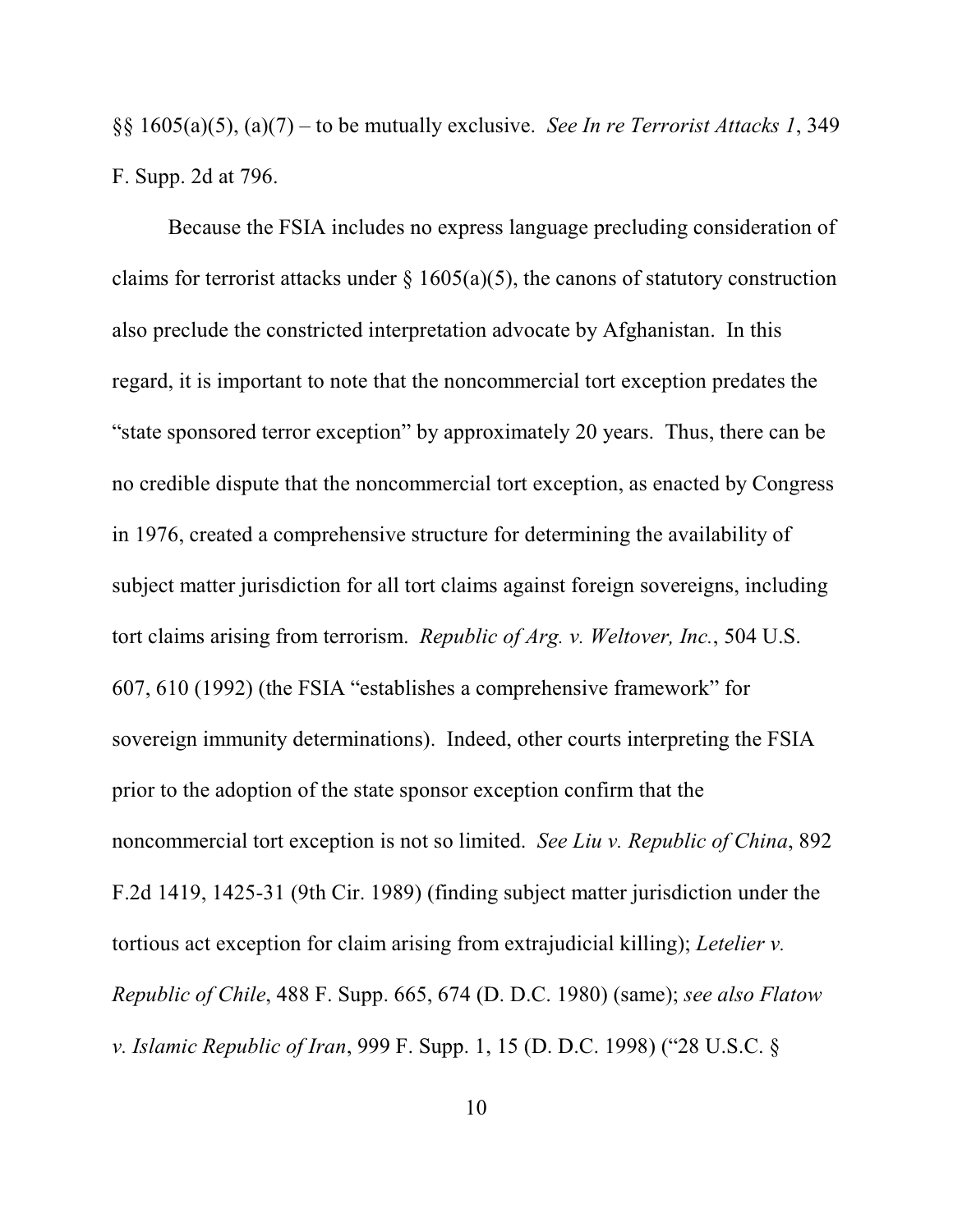1605(a)(5) already provides jurisdiction for state-sponsored terrorists acts in the United States").

Moreover, it cannot be reasonably disputed that Congress designed the "state sponsored terror exception" to *expand* the scope of recovery for victims of terrorism. As the D.C. Circuit held, the state sponsored terror exception was designed to remedy the fact that "[u]nder the original FSIA, . . . terrorism, torture, and hostage taking *committed abroad* were immunized forms of state activity." *Price v. Libyan Arab Jamahiriya*, 294 F.3d 82, 88 (D.C. Cir. 2002) (emphasis added). Terrorism committed in *this* country, however, was never so immune because it "occurr[ed] in the United States" and was thus subject to the noncommercial tort exception. The state sponsored terror exception, in contrast, applies to certain terrorist action regardless of where they occur: "the only required link between the defendant nation and the territory of the United States is the nationality of the claimant." *Price*, 294 F.3d at 90; *Flatow*, 999 F. Supp. at 15.

Moreover, as the District Court correctly observed, the construction of the FSIA advanced by Afghanistan would lead to absurd results, which Congress most certainly did not intend when it adopted § 1605(a)(7). *Doe*, 590 F. Supp. 2d at 97. For example, because  $\S 1605(a)(7)$  applies not only to terrorist attacks, but also acts of kidnapping, torture and extrajudicial killing, Afghanistan's interpretation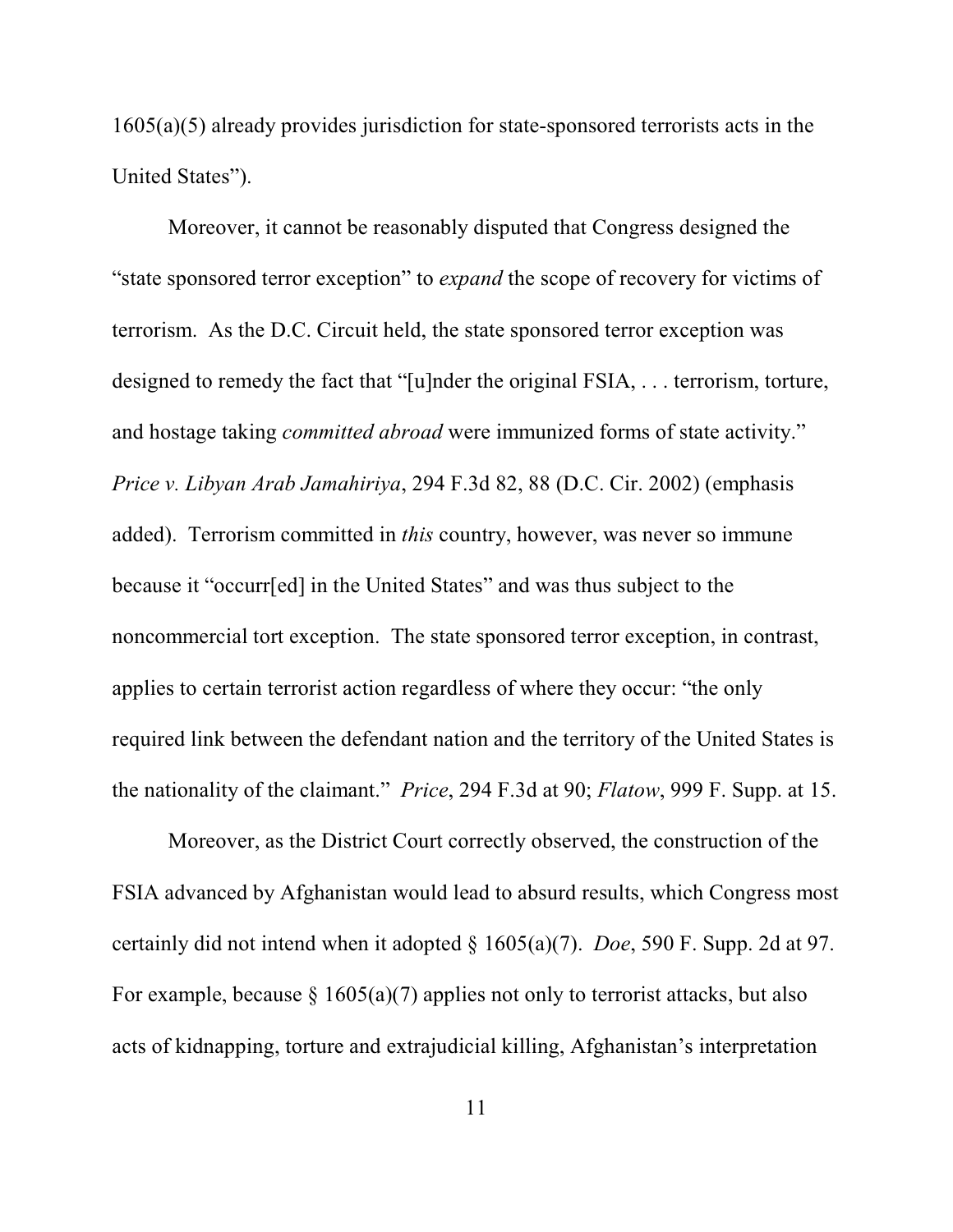of the FSIA would permit foreign sovereigns to kill, torture and hold hostage U.S. citizens on American soil with impunity, so long as they are not designated state sponsors of terrorism. Furthermore, because jurisdiction under  $\S$  1605(a)(7) is available only where the claimant or victim was a national of the United States at the time of the underlying incident, Afghanistan's theory of the interplay between these two exceptions would leave aliens killed or injured in terrorist attacks on American soil with no basis for obtaining subject matter jurisdiction over a responsible foreign sovereign for their injuries, even where the responsible foreign sovereign is a designated state sponsor of terrorism. Likewise, because § 1605(a)(7) does not apply to claims for "property damage," Afghanistan's construction of the FSIA would leave victims of property damage caused by terrorist attacks in the United States without any means for obtaining jurisdiction over a responsible foreign sovereign, even if those victims are U.S. nationals and the responsible foreign sovereign is a designated state sponsor of terrorism. Congress simply could not have intended such absurd results when it provided additional rights to victims of terrorist attacks through the adoption of  $§ 1605(a)(7).$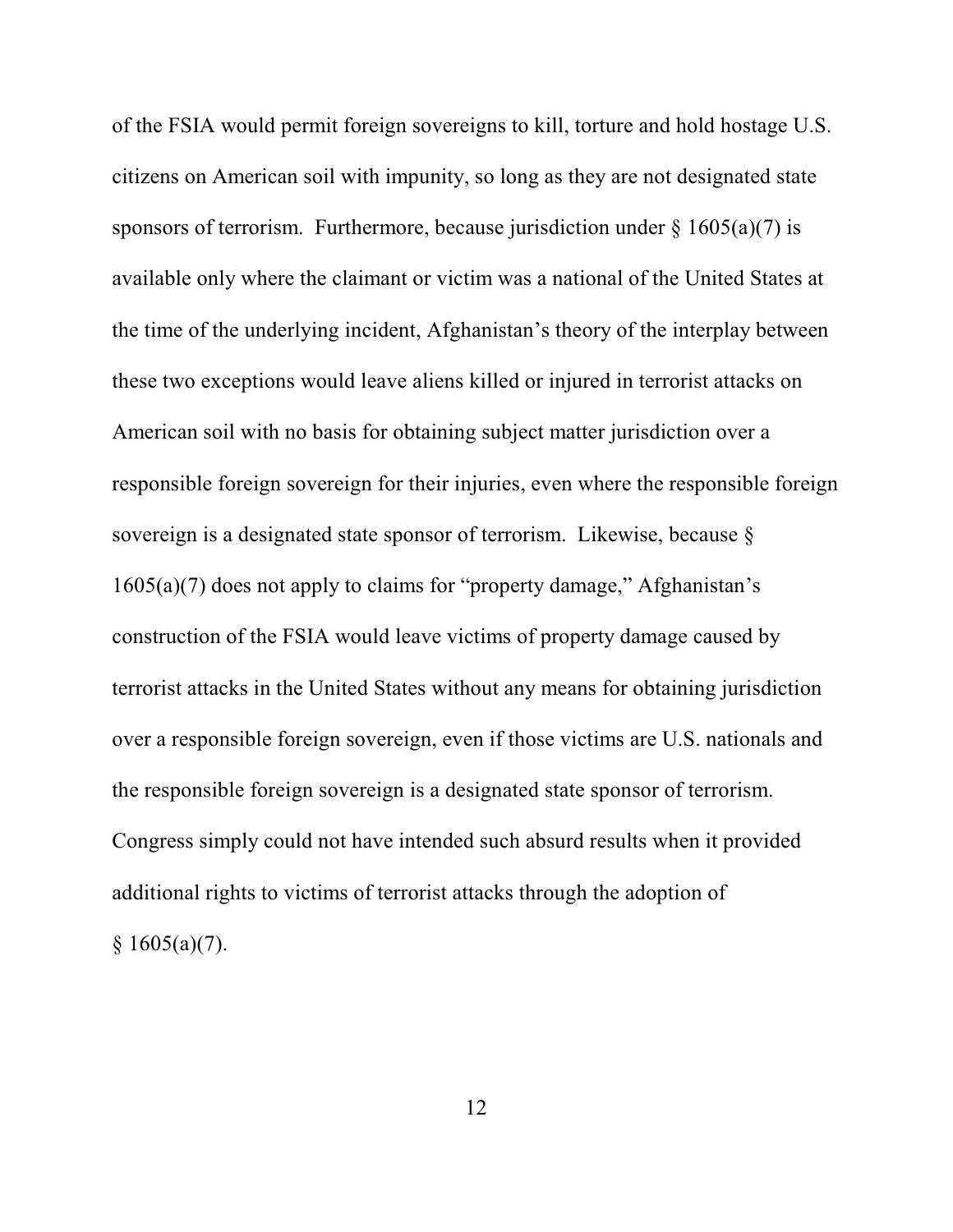## **CONCLUSION**

For all the foregoing reasons, Plaintiff respectfully requests that this Court

affirm the judgment entered below.

July 9, 2010 Respectfully submitted,

JUDICIAL WATCH, INC.

/s/ Paul J. Orfanedes 425 Third Street, S.W., Suite 800 Washington, D.C. 20024 Tel: (202) 646-5175 Fax: (202) 646-5199

Attorneys for Plaintiff-Appellee